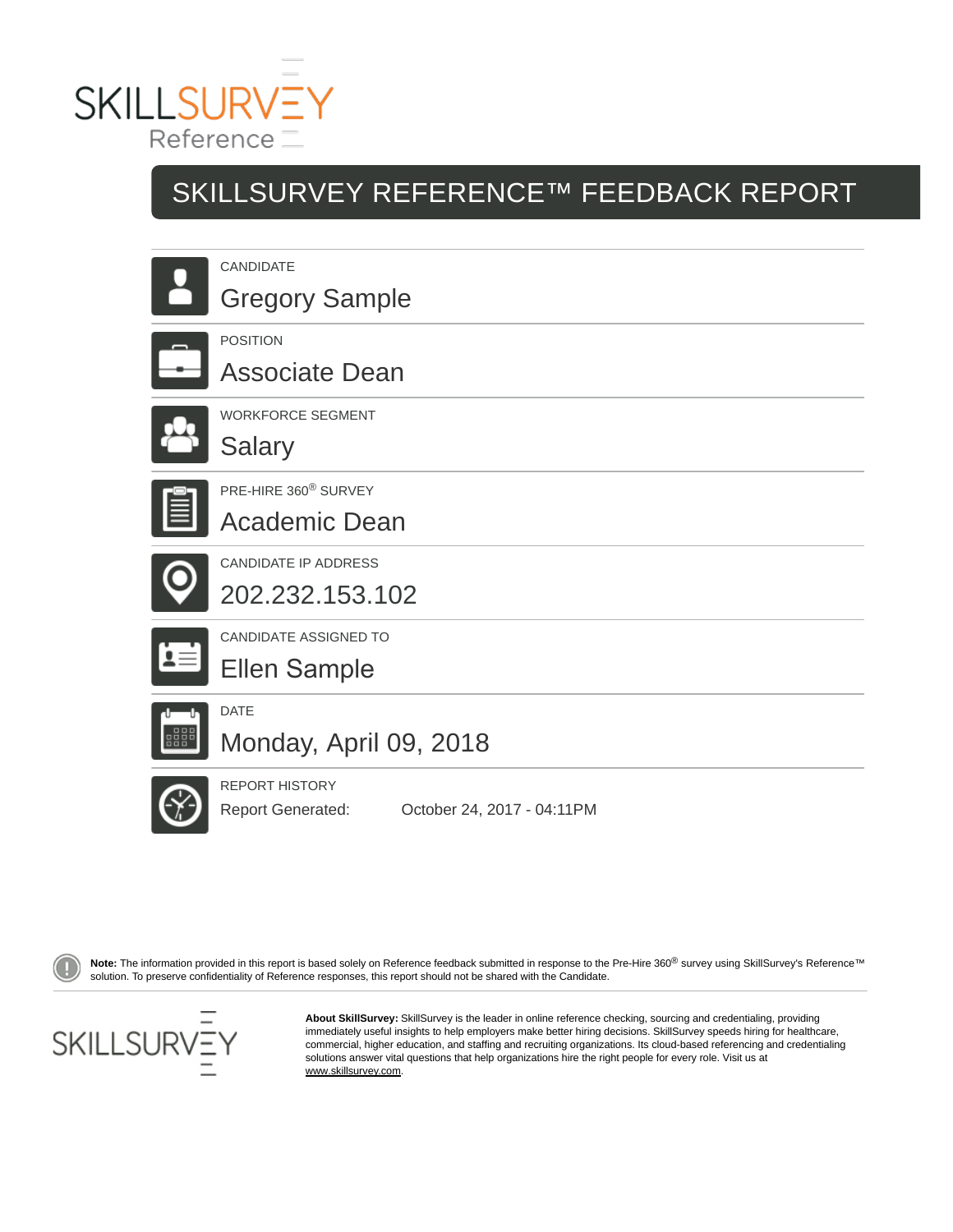PRE-HIRE 360® FEEDBACK REPORT - EXECUTIVE SUMMARY



## **PREDICTIVE ANALYTICS**

Numerous criterion-related validity studies conducted by the SkillSurvey analytics team who followed tens of thousands of new hires for an average of 21 months reveal that two factors - Reference response rate and overall average numeric rating - are statistically predictive of turnover for cause within a year of hire. Below are the Candidate's Reference response rate, overall average numeric rating, and the percentile for the Candidate based upon ratings within the relevant norm group (Executives (Chief Officers, Deans, or Directors)). (\*) The colors and thresholds in the top bar shown below represent percentile ranges chosen by your company to help guide your evaluation of this Candidate.



## **COMPETENCY CLUSTER SUMMARY**

The Candidate's References rated him/her on job-specific behaviors, which are grouped into a Competency Cluster. Below is a summary of the average ratings for each Competency Cluster. The percentile for the Candidate is based upon ratings within the relevant norm group. The job-specific behaviors that make up each Competency Cluster can be found in a later section of this report. If at least two of the Candidate's managers provided feedback, a "Managers Only" bar (in orange) is displayed. (\*) The colors and thresholds in the top bar shown below represent percentile ranges chosen by your company to help guide your evaluation of this Candidate.



## **AVERAGE RATING AND PERCENTILE BY REFERENCE**

### Risk  $(1^{st} - 5^{th})$  Caution  $(6^{th} - 15^{th})$  Target  $(16^{th} - 99^{th})$

The feedback from each Reference is presented in order by average numeric rating (shown at the end of the bar). The percentile for the Candidate is based upon the distribution of ratings within the relevant norm group. (\*) The colors and thresholds in the top bar shown below represent percentile ranges chosen by your company to help guide your evaluation of this Candidate.

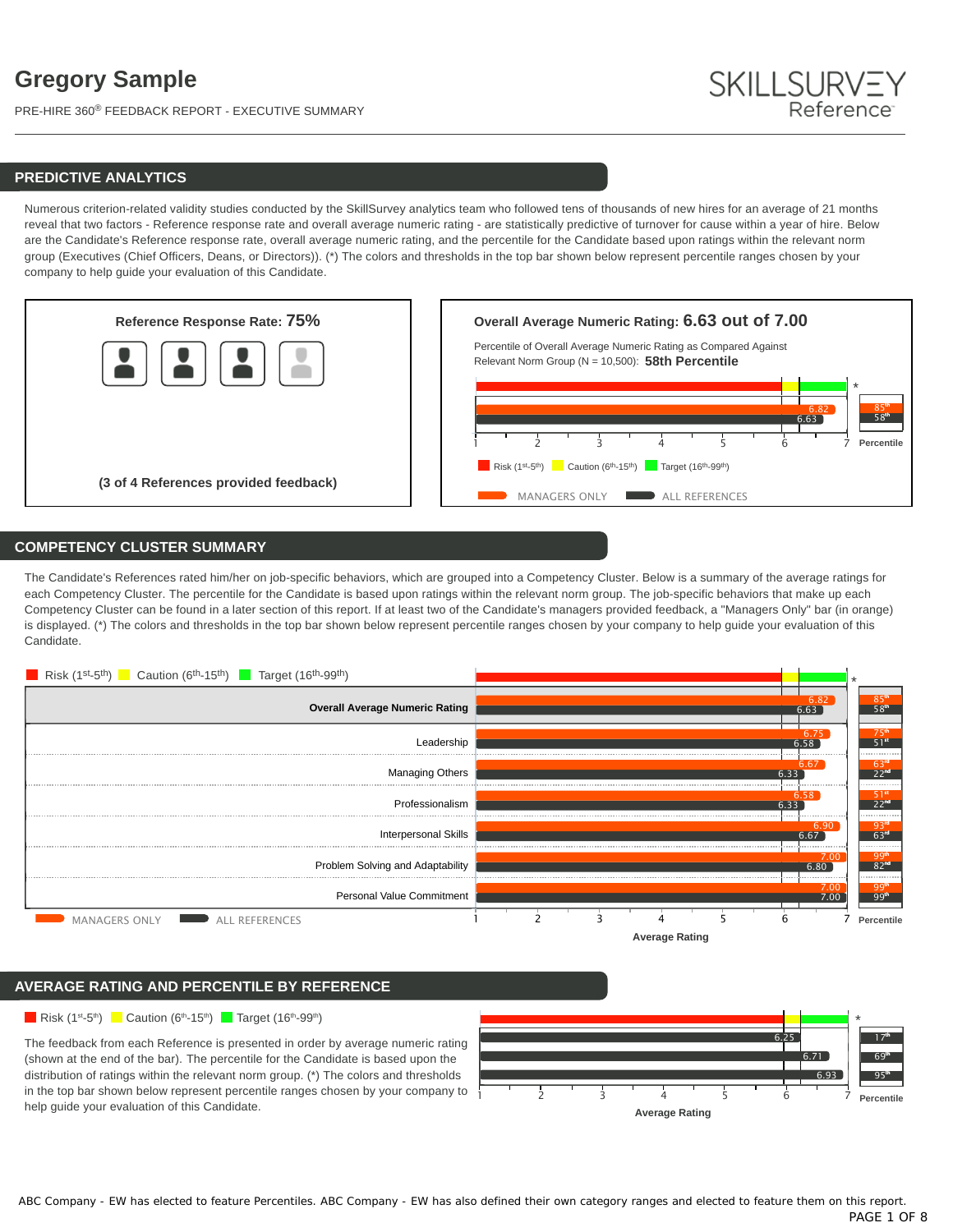PRE-HIRE 360® FEEDBACK REPORT - EXECUTIVE SUMMARY



## **REFERENCE COMMENTS**

Each Reference had the option of entering open-ended text comments on the Candidate's work-related areas for improvement and strengths. A horizontal line separates comments provided by different References. **Note:** comments are verbatim as provided by References.

### **WORK-RELATED STRENGTHS:**

Greg has deep expertise in his field. Greg is a strong team player and always respectful of everyone's point of view and contributions. Greg always responds to work very quickly.

Intellectual rigor and honesty Dedication to duty / responsibility to team Work ethic

1) Works from the data (seeks to collect it and put it to use) 2) Vision/Instincts (even when he has data, I think he goes with his gut in close call situations) 3) Gathers a lot of info from this team members before making good decisions

#### **WORK-RELATED AREAS FOR IMPROVEMENT:**

Greg is always quick to accommodate requests: he continues to strive to work to provide frank feedback about feasibility. Greg is sometimes a bit quiet: I encourage him to always share what's on his mind. Greg is a very hard worker: I encourage him to strike a balance in his work/life.

Big-picture strategic thinking--Greg is excellent in the details and is a solid strategic thinker. Could improve in the area of outside-the-box, big, blue-sky, innovative strategic planning.

1) Greg always seeks out a strong team for projects. But, I think he could improve on connecting all the players and keeping everyone on the same page at all times. 2) I think that Greg is a pleaser - and will work hard to deliver everything possible and more - even when impossible. I think he has gotten better over the past couple of years in being candid with both superiors and subordinates with respect to reasonable expectations for deadlines, etc. 3) It feels a bit repetitive, but I think communication is the area of work for Greg.

## **TIMELINE**

User Submitted Candidate: **June 08, 2017 - 11:36AM (CST)**

Candidate Response Time: **1.33 Business Days 1.33 Calendar Days**

Median Reference Response Time:

Candidate Submitted References: **June 09, 2017 - 07:36PM (CST) 0.18 Business Days**

**2.17 Calendar Days**

Report First Ready to be Finalized: **June 10, 2017 - 07:36PM: 1.52 Business Days** Report First Finalized: **October 24, 2017 - 04:11PM: 98.19 Business Days**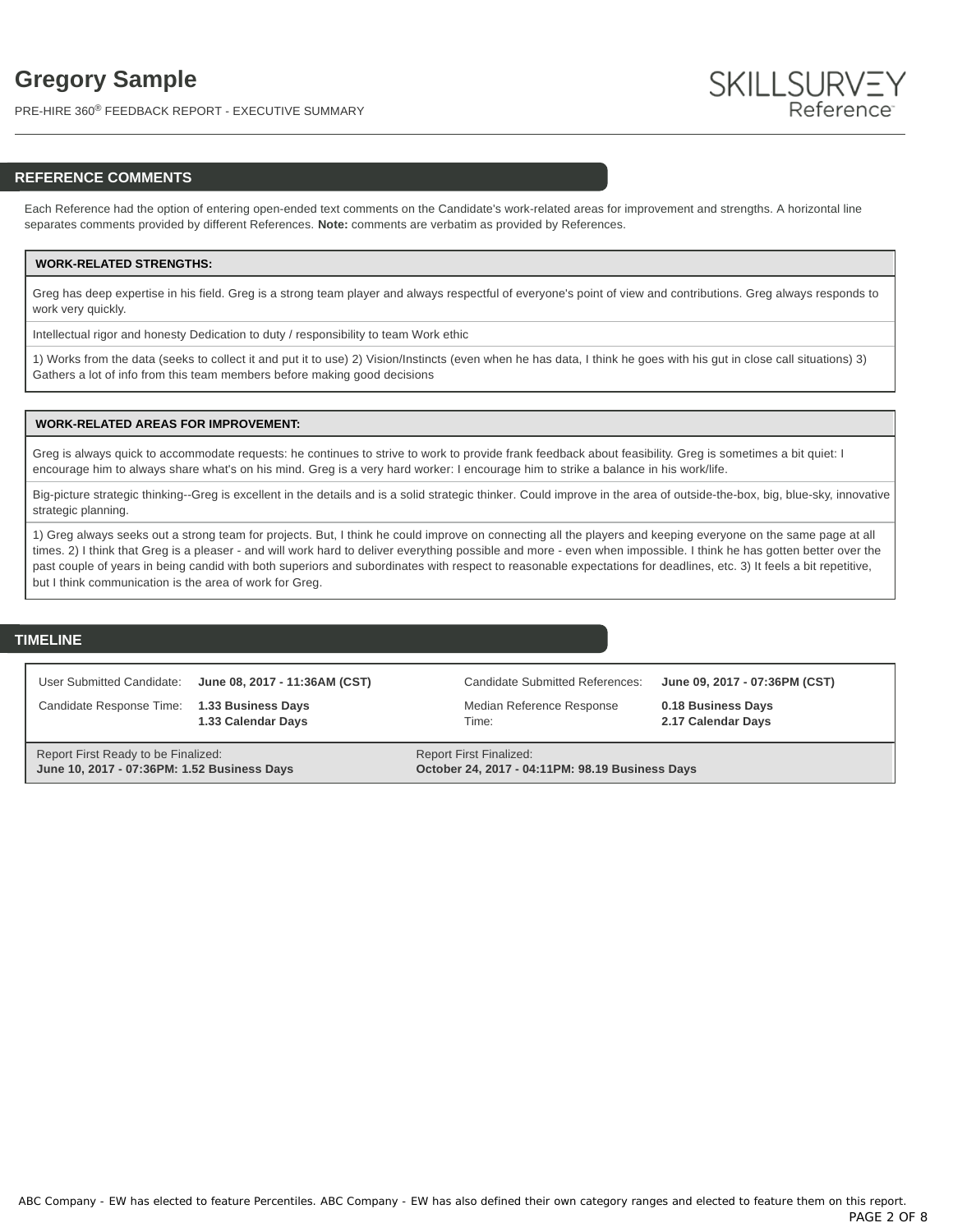## **BEHAVIORAL QUESTIONS BY COMPETENCY CLUSTER**

This section shows the average numeric ratings and percentiles for the Candidate based upon the ratings within the relevant norm group by competency cluster, such as "Interpersonal Skills". (\*) The colors and thresholds in the top bar shown below represent percentile ranges chosen by your company to help guide your evaluation of this Candidate. If at least two of the Candidate's managers submitted feedback, a "Managers Only" bar (in orange) is displayed.

The number in the column labeled "R" next to the behavioral question shows the range or difference between the highest and lowest rating submitted by the References for the behavior. Example with 3 References: Reference 1 rated a '7' on a behavior, Reference 2 rated a '6' on this same behavior, and Reference 3 rated a '5' on this same behavior.  $R = 2$  (highest rating submitted minus lowest rating submitted, or  $7 - 5 = 2$ ).

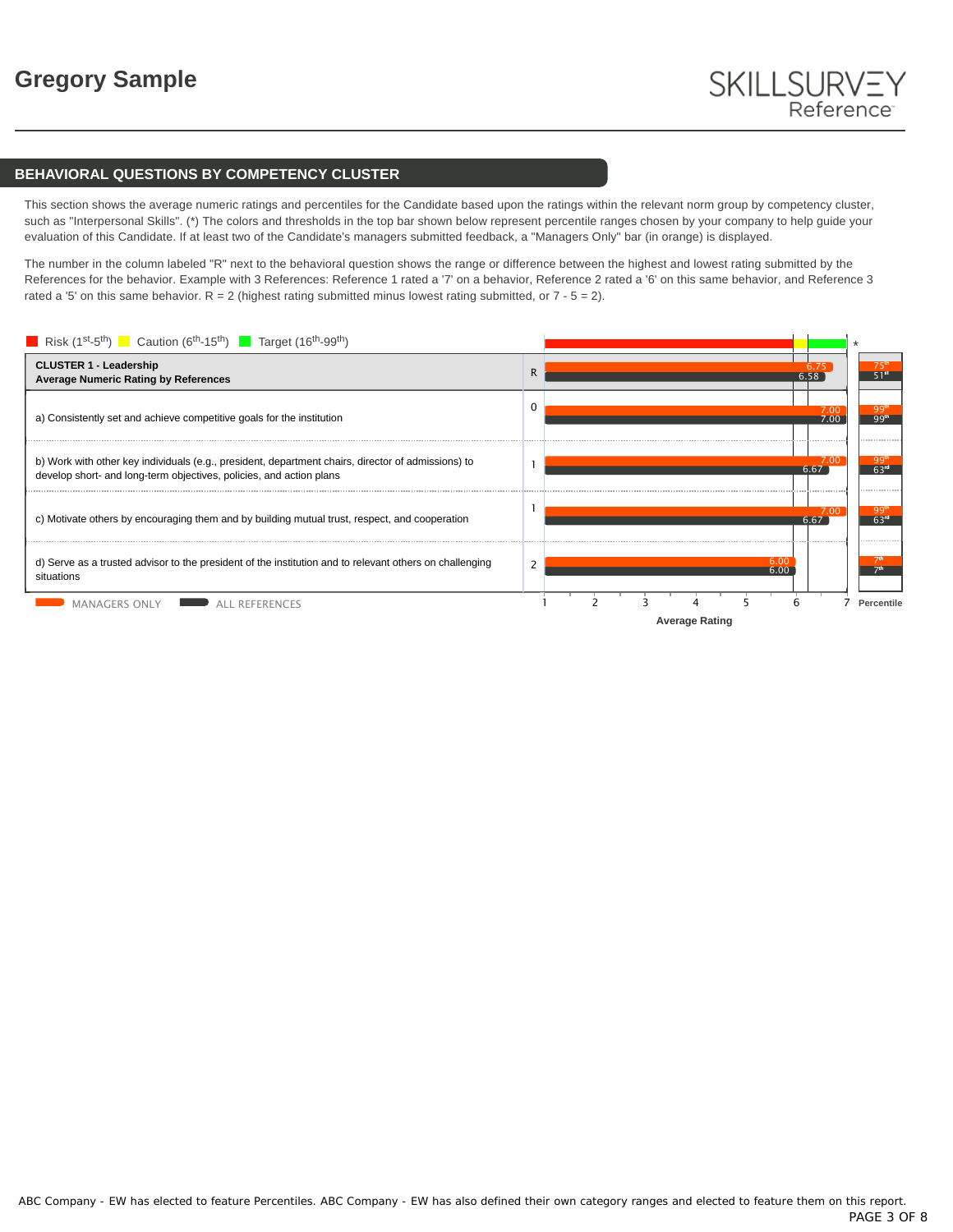# SKILLSURVEY<br>Reference

**Average Rating** Risk (1<sup>st</sup>-5<sup>th</sup>) Caution (6<sup>th</sup>-15<sup>th</sup>) Target (16<sup>th</sup>-99<sup>th</sup>) R **CLUSTER 2 - Managing Others Average Numeric Rating by References** a) Build a strong and diverse team by continually recruiting and selecting competent and talented 1 people b) Effectively assess the performance of others (e.g., department chairs), and hold them accountable 2 for meeting their goals 1 c) Deliver timely and honest feedback to others in a constructive and non-threatening way MANAGERS ONLY ALL REFERENCES 1 2 3 4 5 6 7 **Percentile** \* 6.33 6.67 6.33 6.50  $6.33$ 7.00 6.33 6.50 63<sup>rd</sup><br>22<sup>nd</sup>  $\frac{39^{\text{th}}}{22^{\text{nd}}}$ 99th<br>22nd  $\frac{39^{\text{th}}}{22^{\text{nd}}}$ 

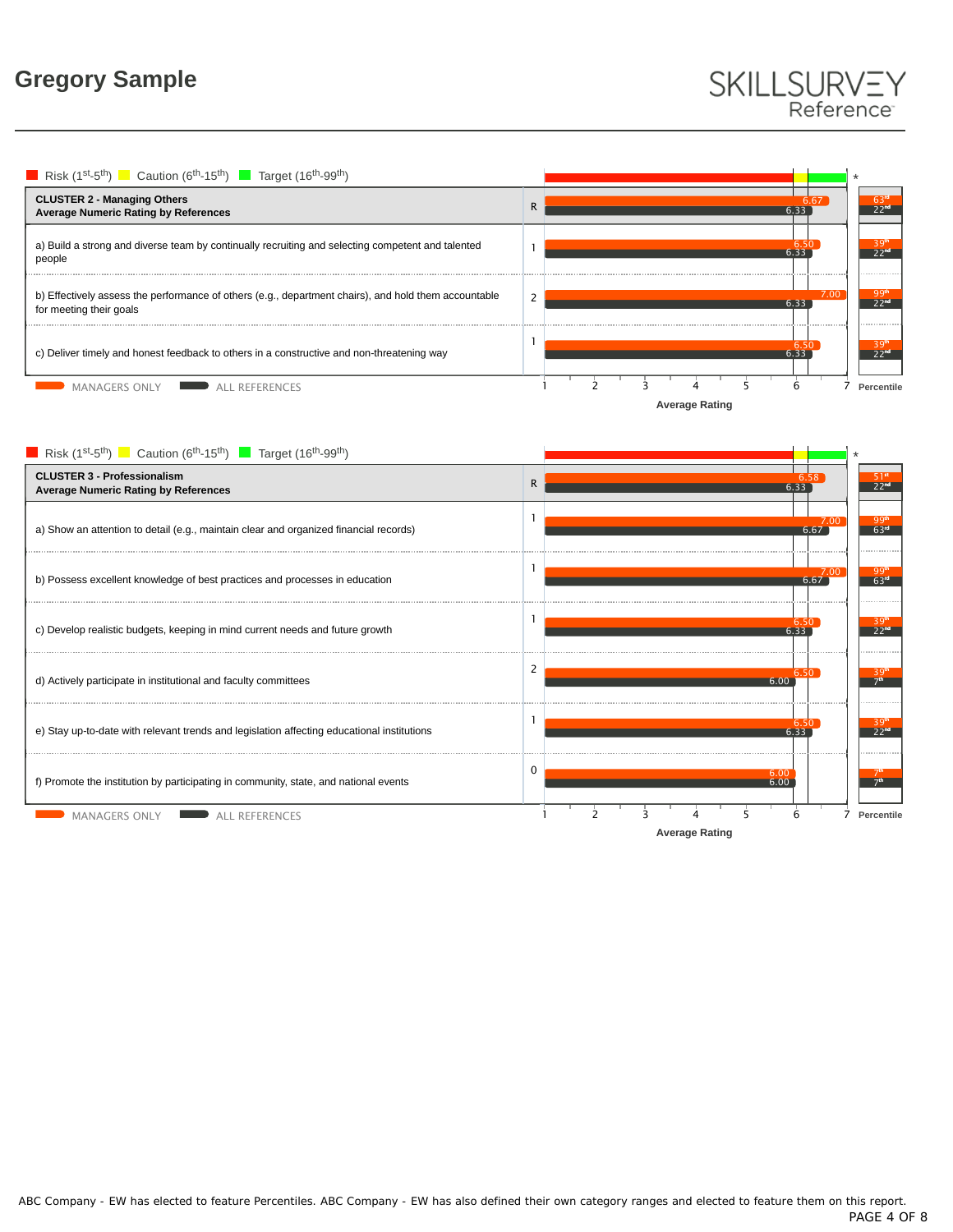# SKILLSURVEY Reference





ABC Company - EW has elected to feature Percentiles. ABC Company - EW has also defined their own category ranges and elected to feature them on this report.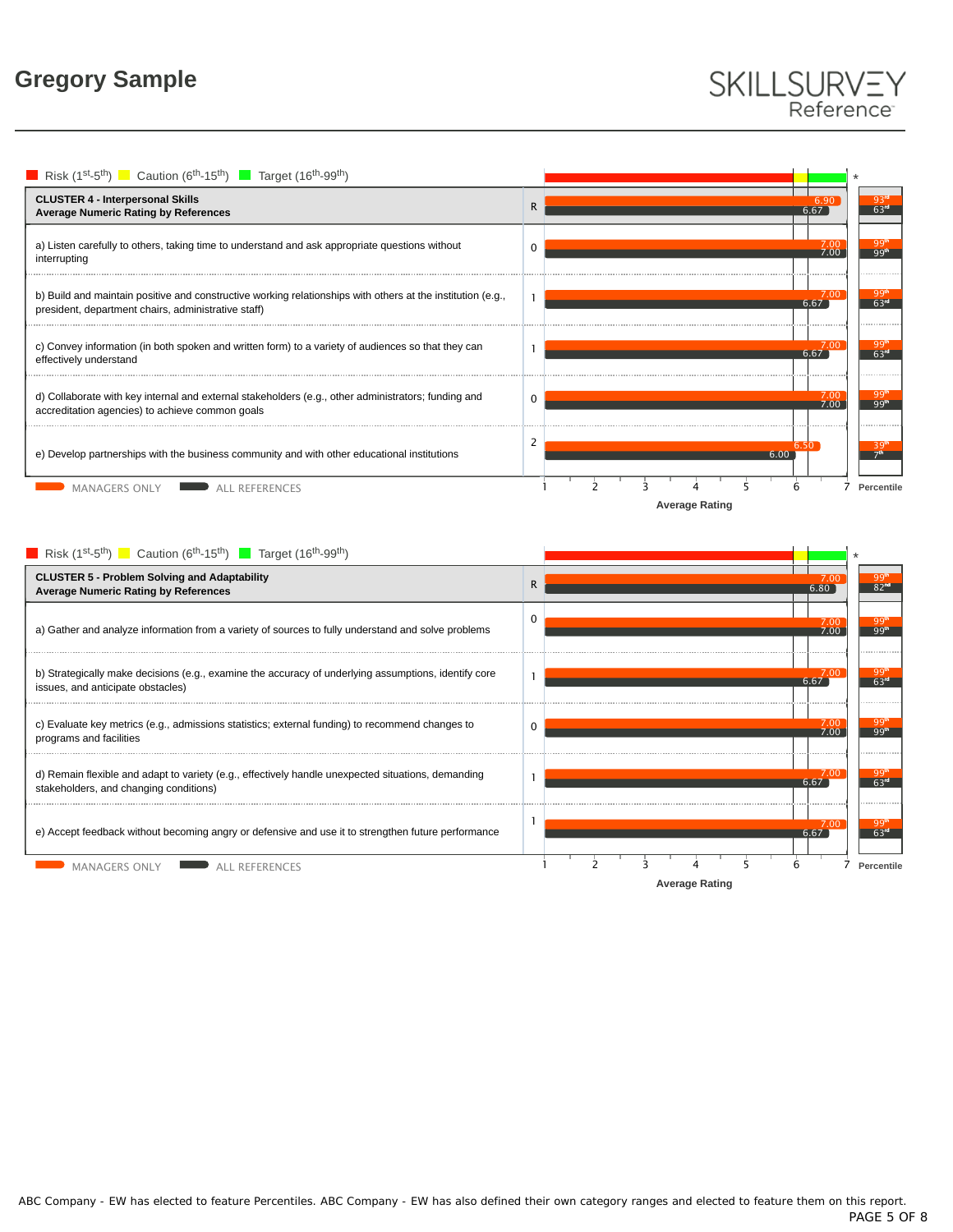# SKILLSURVEY Reference



# **ADDITIONAL REFERENCE FEEDBACK**

No:

This section shows the responses by References to the following two questions.

|                                                                                            |     | 1. "Were you involved in the decision to hire this person at your company?" |  |  |  |  |
|--------------------------------------------------------------------------------------------|-----|-----------------------------------------------------------------------------|--|--|--|--|
| Yes:                                                                                       | 3/3 | $(100\%)$                                                                   |  |  |  |  |
| No:                                                                                        | 0/3 | $(0\%)$                                                                     |  |  |  |  |
| *Based on responses from over 1 million References, 35.1% answered 'yes' to this question. |     |                                                                             |  |  |  |  |

## **2. "Would you work with this person again in the future?"**

| Yes: | 3/3 | $(100\%)$ |
|------|-----|-----------|
| No:  | 0/3 | $(0\%)$   |

\*Based on responses from over 1 million References, 99.2% answered 'yes' to this question.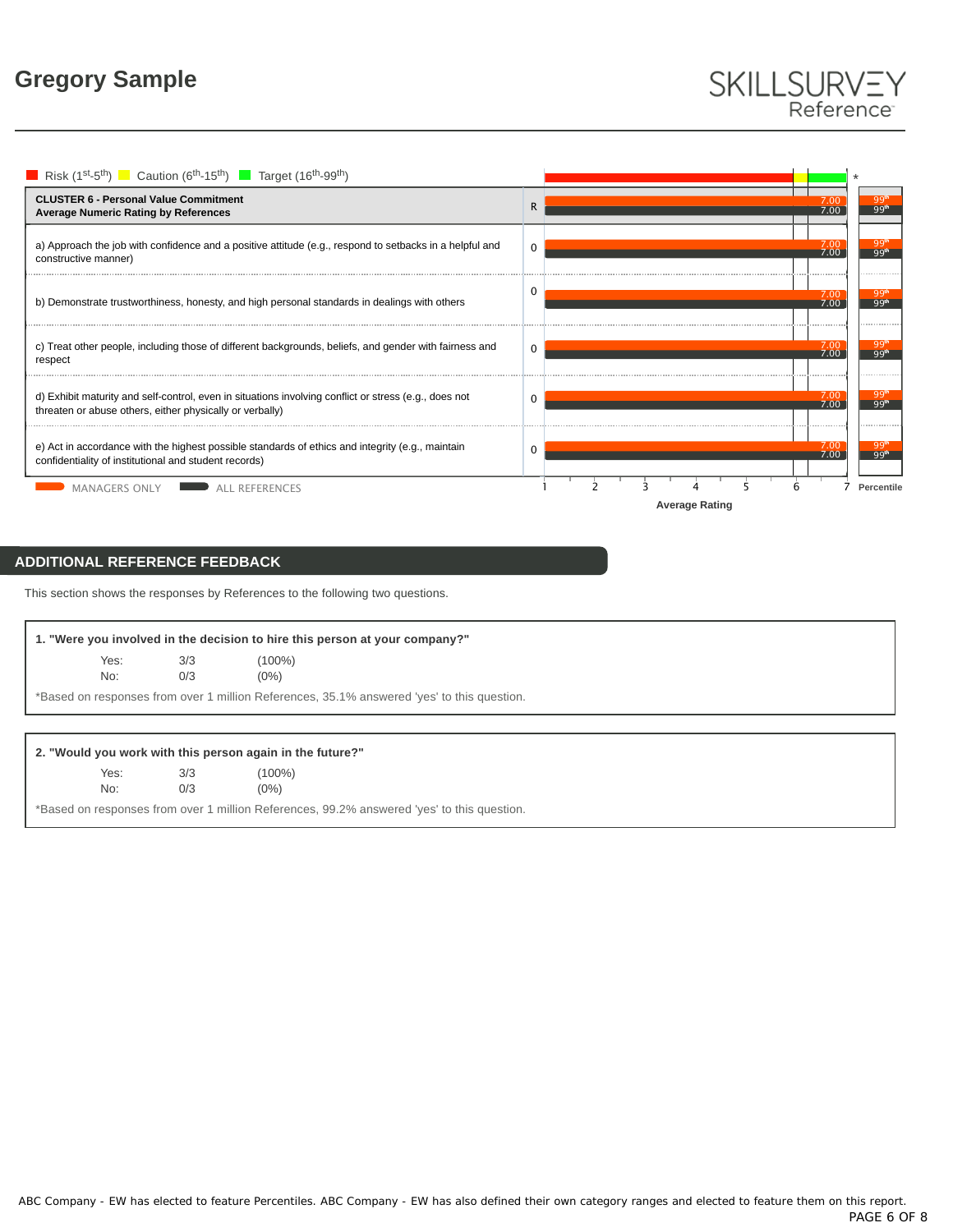## **REFERENCE CONTACT INFORMATION**

Candidates initially submit information about their References, such as the nature and duration of their work relationship with them. If a Reference has changed any information supplied by the Candidate, the text of the information that was changed will appear in red font in this section. You may choose to discuss any text in red font with the Candidate.

The symbols indicating survey completion status of the Reference are as follows:

- Solid green checkmark ( $\blacklozenge$ ): the Reference submitted his/her survey feedback responses prior to the time that the report was finalized by the end user.
- Hollow checkmark outlined in black (  $\mathscr{O}$  ): the Reference submitted his/ her survey feedback responses after the Candidate report was finalized, so this Reference's feedback is not included in the report. Re-finalize the report to include this Reference's feedback.
- The word "NO" in red font ( NO): the Reference has not submitted his/her survey feedback responses.

| <b>MANAGER</b>                                                                                   | <b>MANAGER</b>                                                                                   | <b>NON-MANAGER</b>                               |
|--------------------------------------------------------------------------------------------------|--------------------------------------------------------------------------------------------------|--------------------------------------------------|
| Dr. Daniel Sample                                                                                | Dr. Jon Sample                                                                                   | Mr. David Reference                              |
| <b>Company: ABC Company</b>                                                                      | <b>Company: ABC Company</b>                                                                      | <b>Company: ABC Company</b>                      |
| Reference Job Title: Instructional Design<br>Consultant                                          | Reference Job Title: Associate Director<br><b>Instructional Design</b>                           | Reference Job Title: Co Worker and<br>Consultant |
| <b>Relationship: Business/ Current Supervisor</b>                                                | <b>Relationship: Business/ Current Supervisor</b>                                                | <b>Relationship: Coworker</b>                    |
| Phone#:                                                                                          | Phone#:                                                                                          | Phone#:                                          |
| <b>Email:</b> reference@mailinator.com                                                           | Email: reference@mailinator.com                                                                  | Email: reference@mailinator.com                  |
| <b>IP Address: 251.111.108.140</b>                                                               | <b>IP Address: 149 214 249 104</b>                                                               | <b>IP Address:</b>                               |
| Completed: 6/12/2017 12:36:00 AM (0)<br>Business day, 2 Calendar day)                            | Completed: 6/11/2017 11:36:00 PM (0)<br>Business day, 2 Calendar day)                            | Completed: (No)<br><b>Candidate Job Title:</b>   |
| Candidate Job Title:                                                                             | <b>Candidate Job Title:</b>                                                                      | Dates: 01/02/2000 To 09/14/2012 (12 years,       |
| Dates: 07/03/2012 To 09/14/2012 (0 years,                                                        | Dates: 01/02/2000 To 04/01/2006 (6 years,                                                        | 9 months)                                        |
| 2 months)                                                                                        | 3 months)                                                                                        | <b>Address: United States</b>                    |
| <b>Address: United States</b>                                                                    | <b>Address: United States</b>                                                                    |                                                  |
| Does Reference/Referee want to be<br>informed of professional development<br>opportunities?: Yes | Does Reference/Referee want to be<br>informed of professional development<br>opportunities?: Yes |                                                  |

| <b>NON-MANAGER</b>                                                                               |
|--------------------------------------------------------------------------------------------------|
| Mr. Michael Sample                                                                               |
| <b>Company: ABC Company</b>                                                                      |
| Reference Job Title: Co Worker and<br><b>Consulting Client</b>                                   |
| <b>Relationship: Client (or Customer)</b>                                                        |
| Phone#:                                                                                          |
| <b>Email:</b> reference@mailinator.com                                                           |
| <b>IP Address: 253.115.247.207</b>                                                               |
| Completed: 6/11/2017 12:36:00 PM (0<br>Business day, 2 Calendar day)                             |
| Candidate Job Title:                                                                             |
| Dates: 06/01/1995 To 09/14/2012 (17 years,<br>4 months)                                          |
| <b>Address: United States</b>                                                                    |
| Does Reference/Referee want to be<br>informed of professional development<br>opportunities?: Yes |